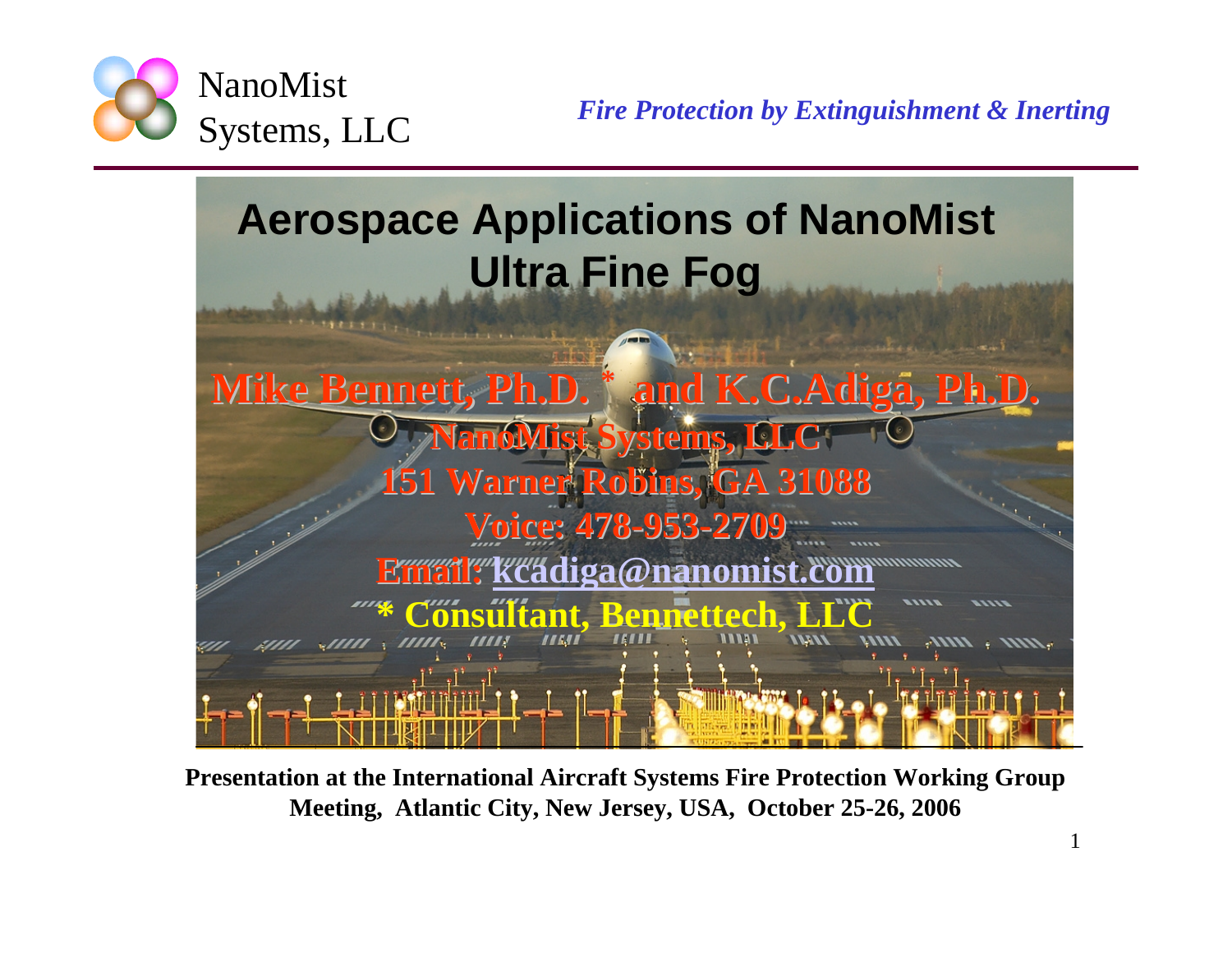

### NanoMist Vs. Clean Gas Agents and Regular Water Mist

- NanoMist Ultra Fine Fog (UFF) resembles gaseous agents such FM-200,  $\mathrm{CO}_2$  or Nitrogen - it is a "microfluid dispersion"
	- NanoMist flow mimics gaseous agents in convoluted space
	- Because of its extremely small diameter (1-10 micron), droplet fall out rate is very low (stable aerosol)
	- Can be transported to remote locations from a central production site
- UFF mass loading can be as high as 45% (wt) in a carrier gases such as air or nitrogen - UFF is a truly a fire extinguishing as well as an inerting agent
- • UFF discharge velocity can be varied to simulate either a low momentum, self-entraining agent or a high momentum, gaseous agent discharge
- •UFF has  $\sim$ 2.5 x 10<sup>6</sup> j/kg heat extraction capability - highest amongst any agents known today (clean gas agents not close to this)
- 2• Unlike regular water mist, UFF has the highest vaporization rate and large surface/volume ratio of droplets for efficient heat absorption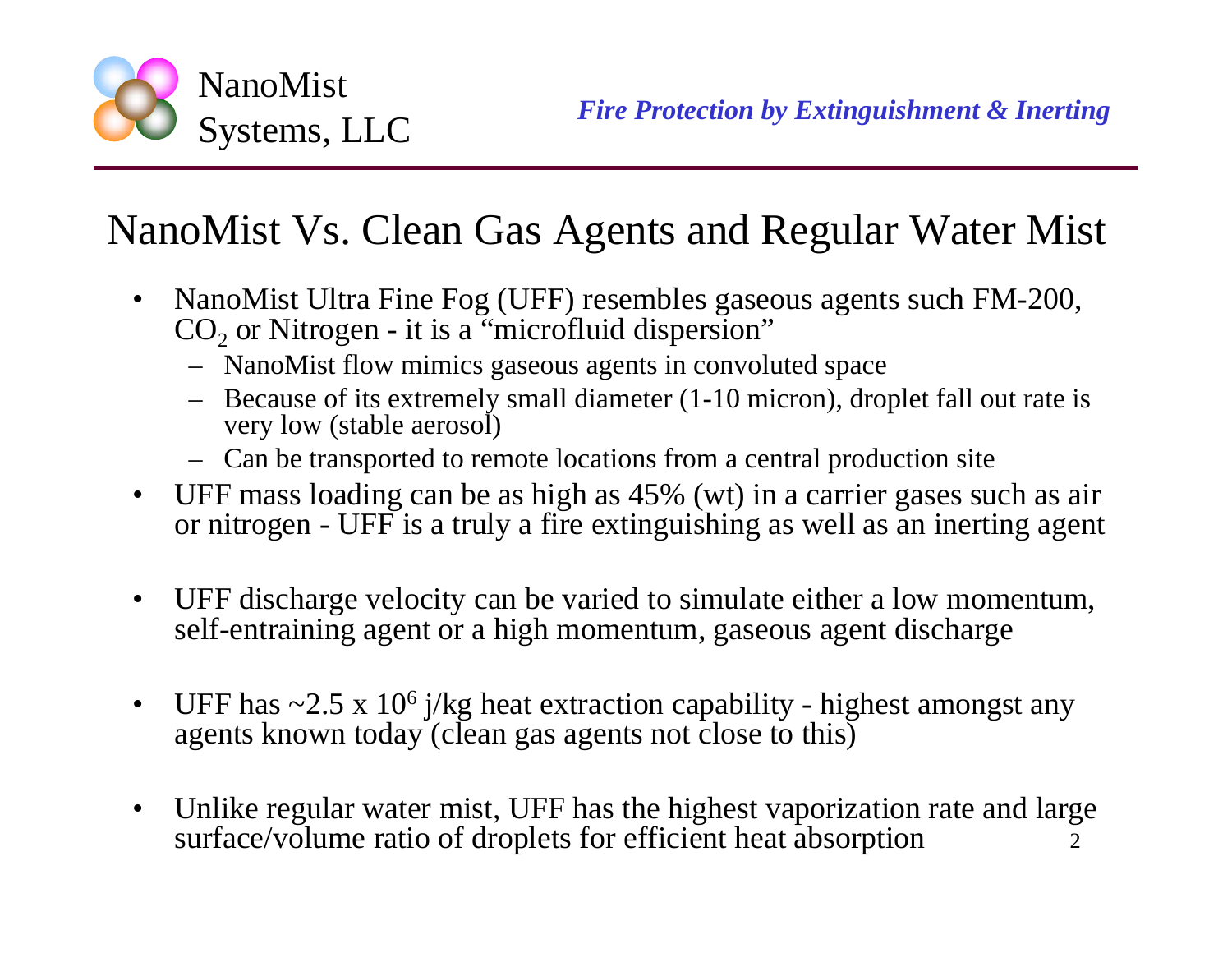

#### NanoMist Vs. Clean Gas Agents and Regular Water Mist

- • Self entrainment behavior: because NanoMist is a microfluid, it can mimic air - fire can entrain it like air surrounding the fire base. Regular mist cannot be positioned around the firebase because of droplet fallout
- • UFF has multiple fire protection capabilities that are not exhibited by other agents:
	- 1. Excellent fire extinguishment agent with a suitable discharge method
	- 2. Preemptive cooling, inerting and securing agent
	- 3. Hybrid system with : a) co-mist with clean gas agent : b) nitrogen as a carrier
- •Environmentally benign water-fog-based permanent solution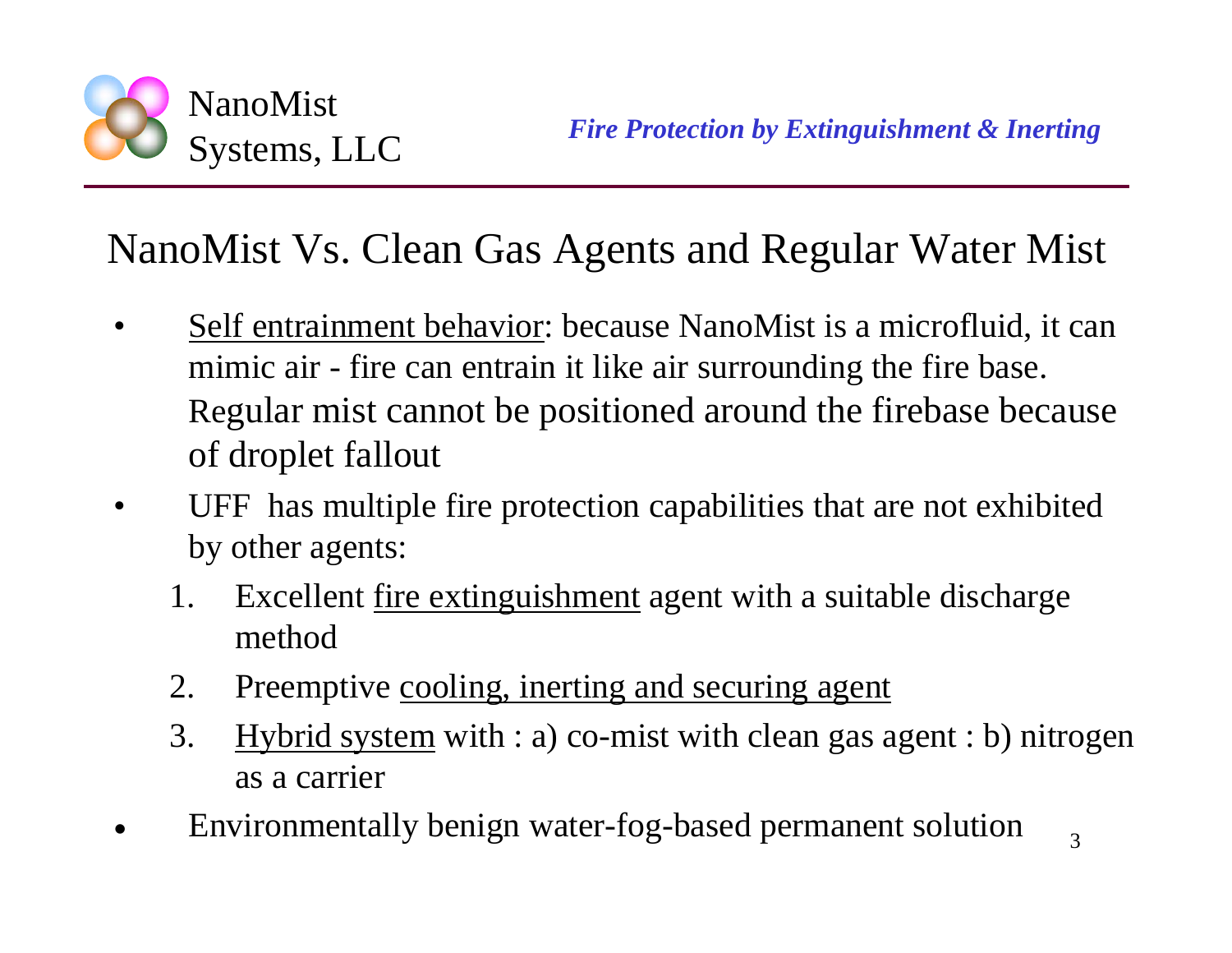*Fire Protection by Extinguishment & Inerting*

#### NanoMist Systems, LLC

# NanoMist Device Technology Progress

NanoMist, UFF generation rate

- • Current : modular units 250- 300 ml/min
- •Projected : 0.5-1.0 liter/min

### Prototypes are assembled out of offthe-shelf parts (i.e., large appearance)

Current prototype generator size of 250 ml/min: 13 x 13 x 18"

Projected :  $6 \times 6 \times 6$  "

New technologies being explored for further reduction of size and efficiency of fog production rate



**Cup Burner, Propane (lbs. agt./lbs. air)**

| <b>NanoMist</b>                           |                 | HFC-  | <b>Halon</b> |
|-------------------------------------------|-----------------|-------|--------------|
| (8 micron mist)                           |                 | 227ea | <b>1301</b>  |
| 14 <sup>1</sup><br>$(0.2 \text{ kg/m}^3)$ | $28 - 32^{1,2}$ | 332   | 182          |

4 1 2005 HOTWC paper Navy data

2 1994 NIST SP 861 report data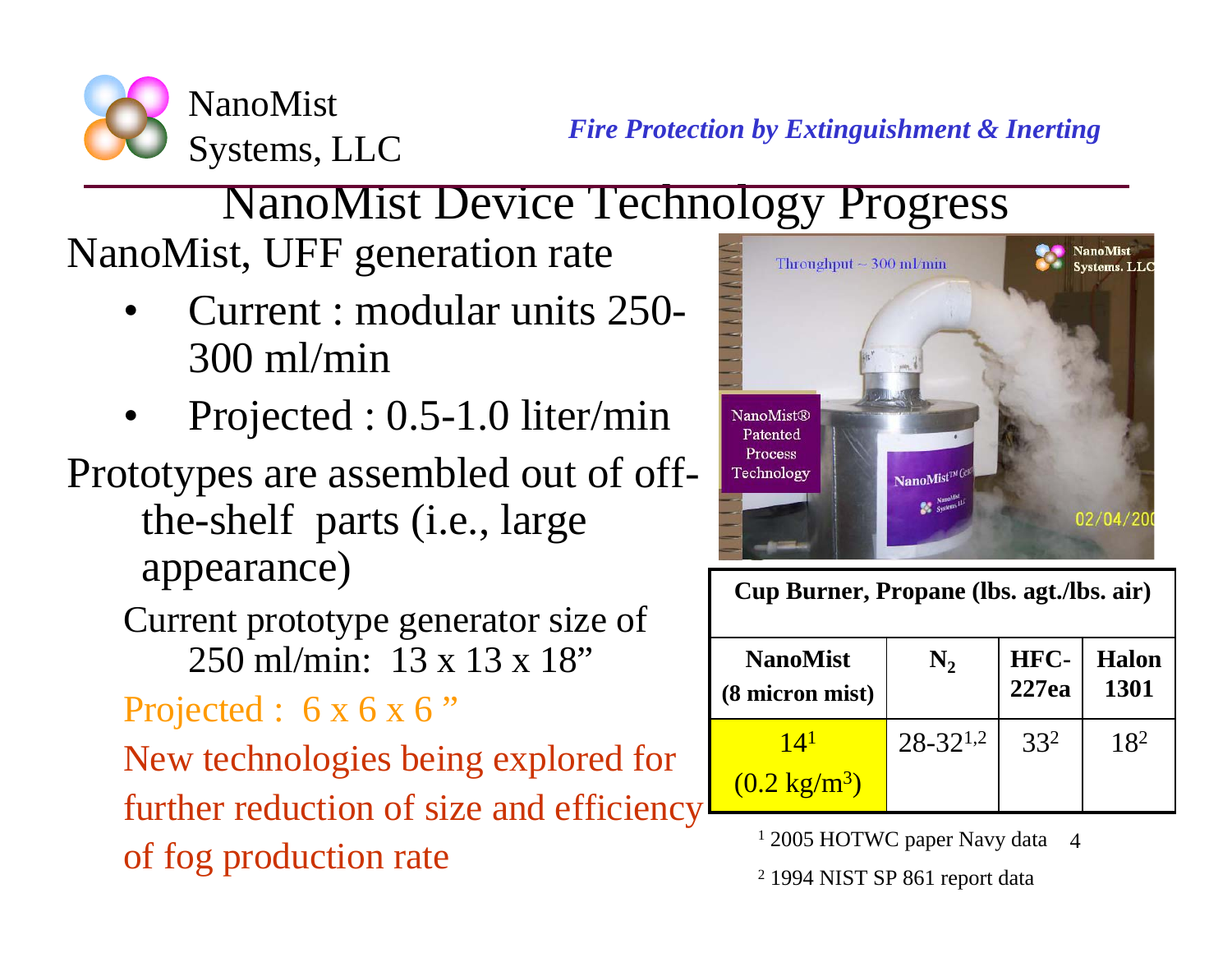

*Fire Protection by Extinguishment & Inerting*

### Aerospace Applications of NanoMist Ultra Fine Fog

Ultra Fine Fog **Fire**  Ultra Fine Fog **Fire Suppression** agent (UFF) **Suppression** agent (UFF)

- • Local flooding and total flooding
- • UFF can be co-fogged with gaseous agents and dissolved chemical agents (patent pending)
- • NanoMist Portable Fire Extinguishers
- Water-based inerting fog for securing fuel spills from reignition
- Fuel-based inerting fog for fuel tank inerting ( patent pending) - **O**nboard **F**uel Fog Inerting System  $\mathsf{FFIS}'$



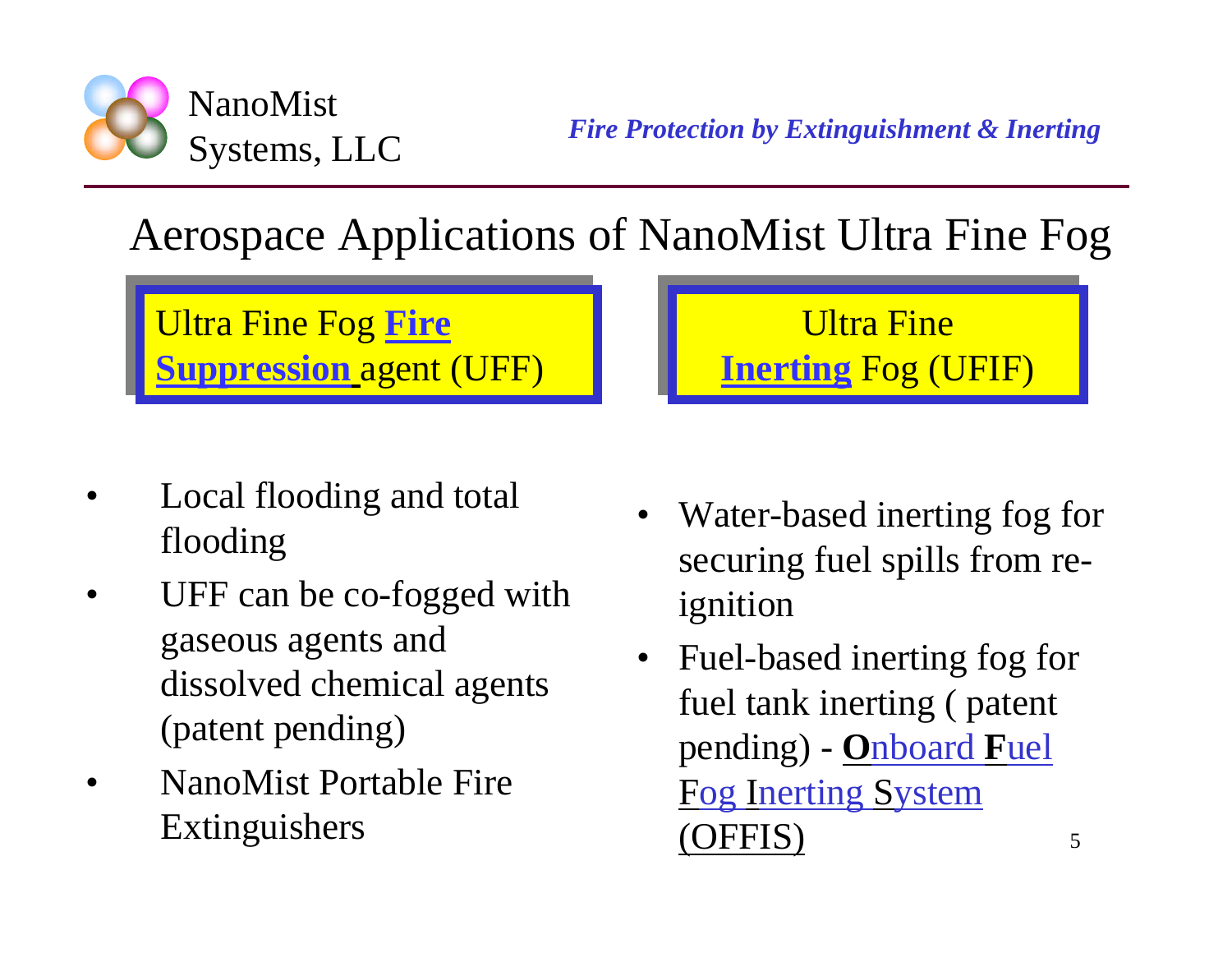

### **OFFIS Fuel Tank Inerting System**

- Generates Atomized Fuel Fog, Discharges Into Fuel Tank Ullage – Fuel-Rich Mixture
- Prior Fuel-Rich Approach Shown Feasible (Quenching or Pre-Inerting)
- Pentane fuel used to quench in-tank explosions in aircraft (1950s) - detection technology limitation
- "Fuel Fogging" in 1960s/70s w/high pressure nozzles could only discharge 0.13 lbm fuel/air – limited range
- NanoMist Technology: 0.3+ lbm fuel/air
	- >0.22 lbm fuel/air covers all tank temperature ranges
	- Unit fills ullage quickly with no pressure, nozzles
	- Generates fog just outside of tank or internal, floating

system – can also transport fog (lightweight)



Fog Resides for Extended Period Without "Wash Out" – No Consumables, Simple System at Low Cost, Weight – Easy to Retrofit, Practical for Applications Like UAVs, Military and Small Commercial A/C, As Well as Major Airliners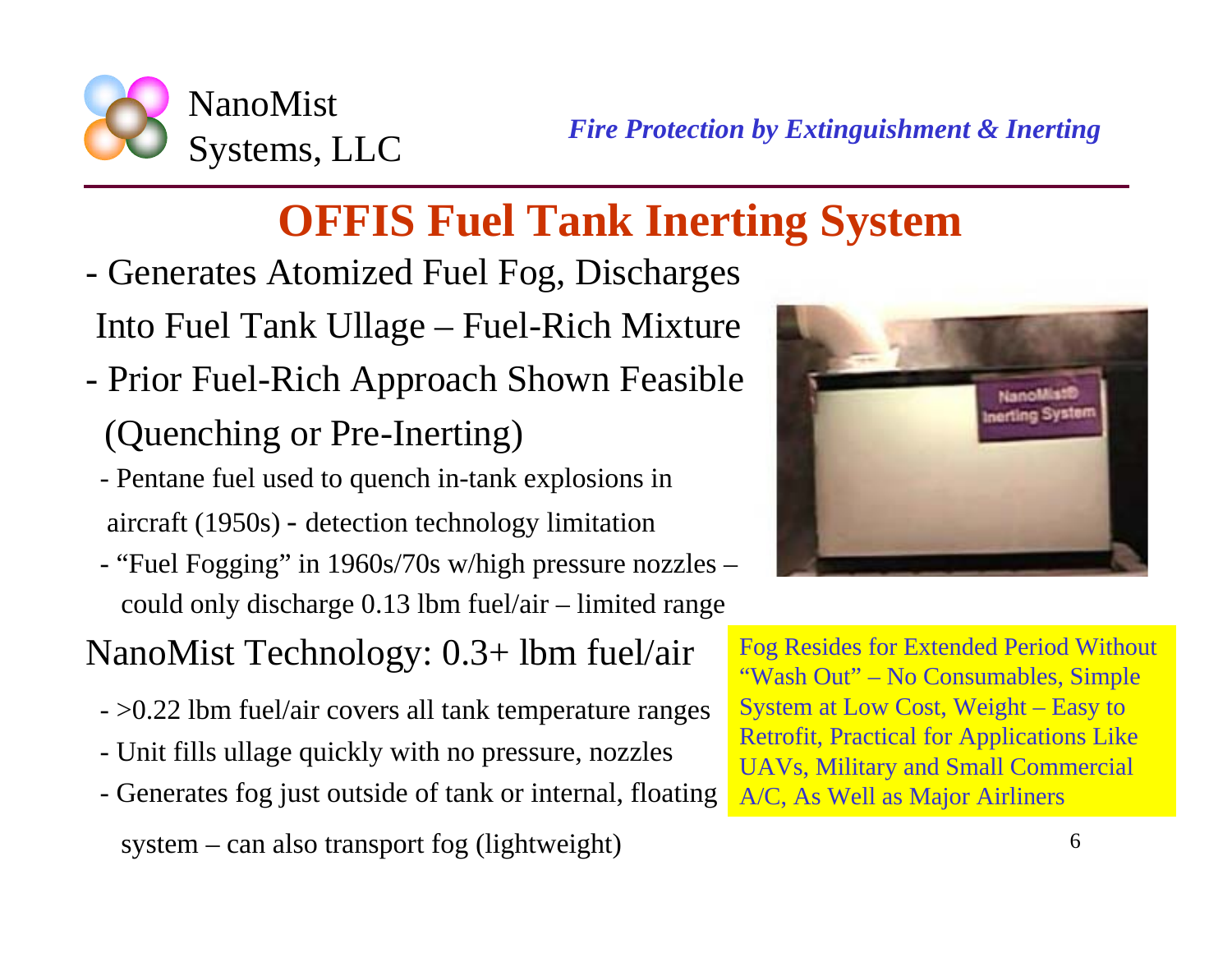

## UFF Extinguishing/UFIF Inerting – Cargo Bay

- • NanoMist UFF Extinguishes With Low Extinguishing Mass (a few lbs. est. for typical cargo bay), Lightweight Hardware (no pressure)
	- Demonstrated in Navy, NASA, industry Class A,B fire tests
	- Shown to effectively disperse around corners, through tight clutter spaces
- • Water-Based UFIF Can Suppress, Prevent Re-Ignition
	- Mated to other fast discharge systems sustained suppression post-knockdown  $150$  m
	- Can suppress or extinguish deep-seated fires until OBIGGS  $N_2$  buildup

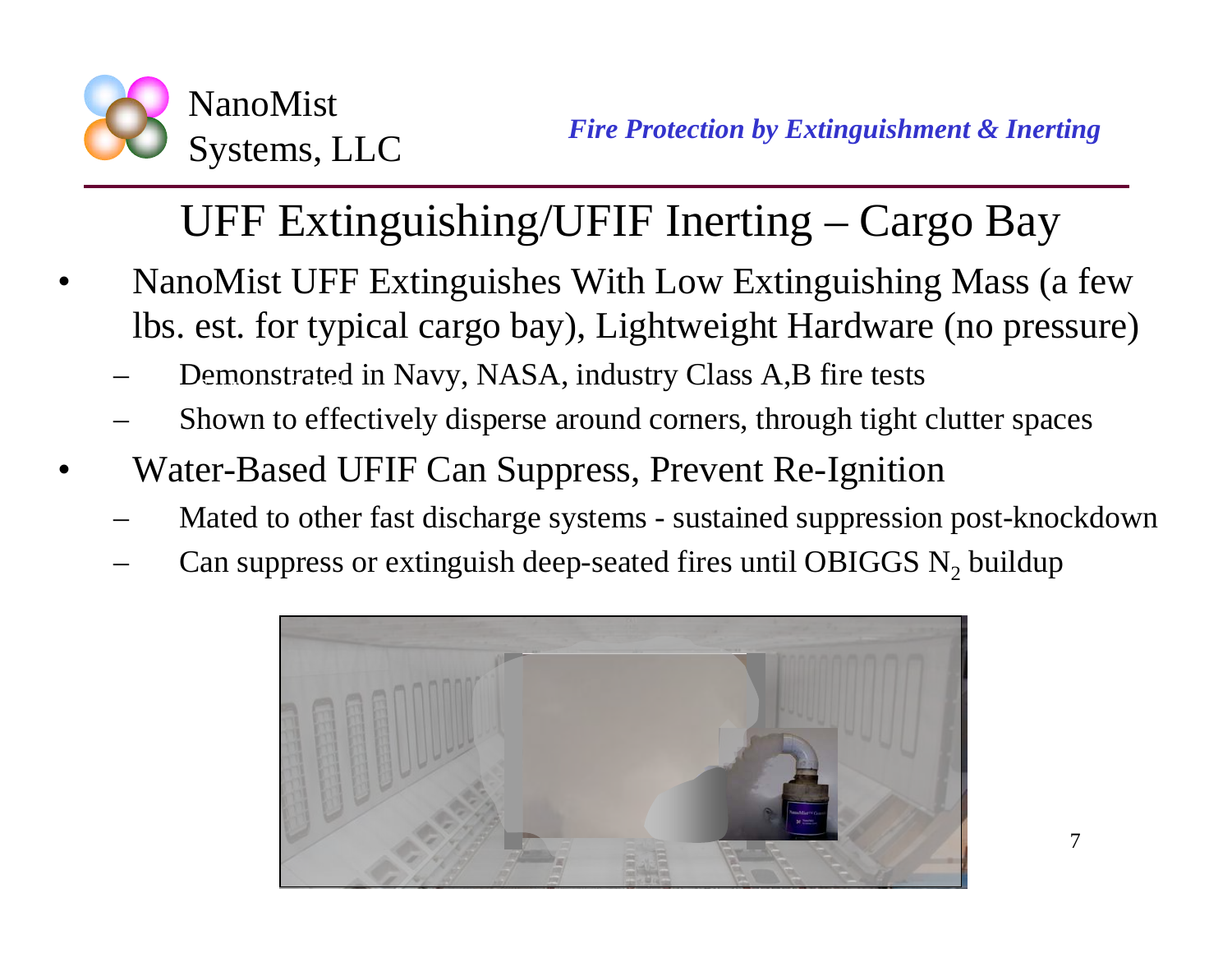

*Fire Protection by Extinguishment & Inerting*

#### Controlling Fire Growth By NanoMist



Controlled Class A flame in wind tunnel (Nadubizu et al. NRL)



8Controlled Class A flame in space shuttle mid-deck locker (Abbud-Madrid et al. Colorado School of Mines, CSM)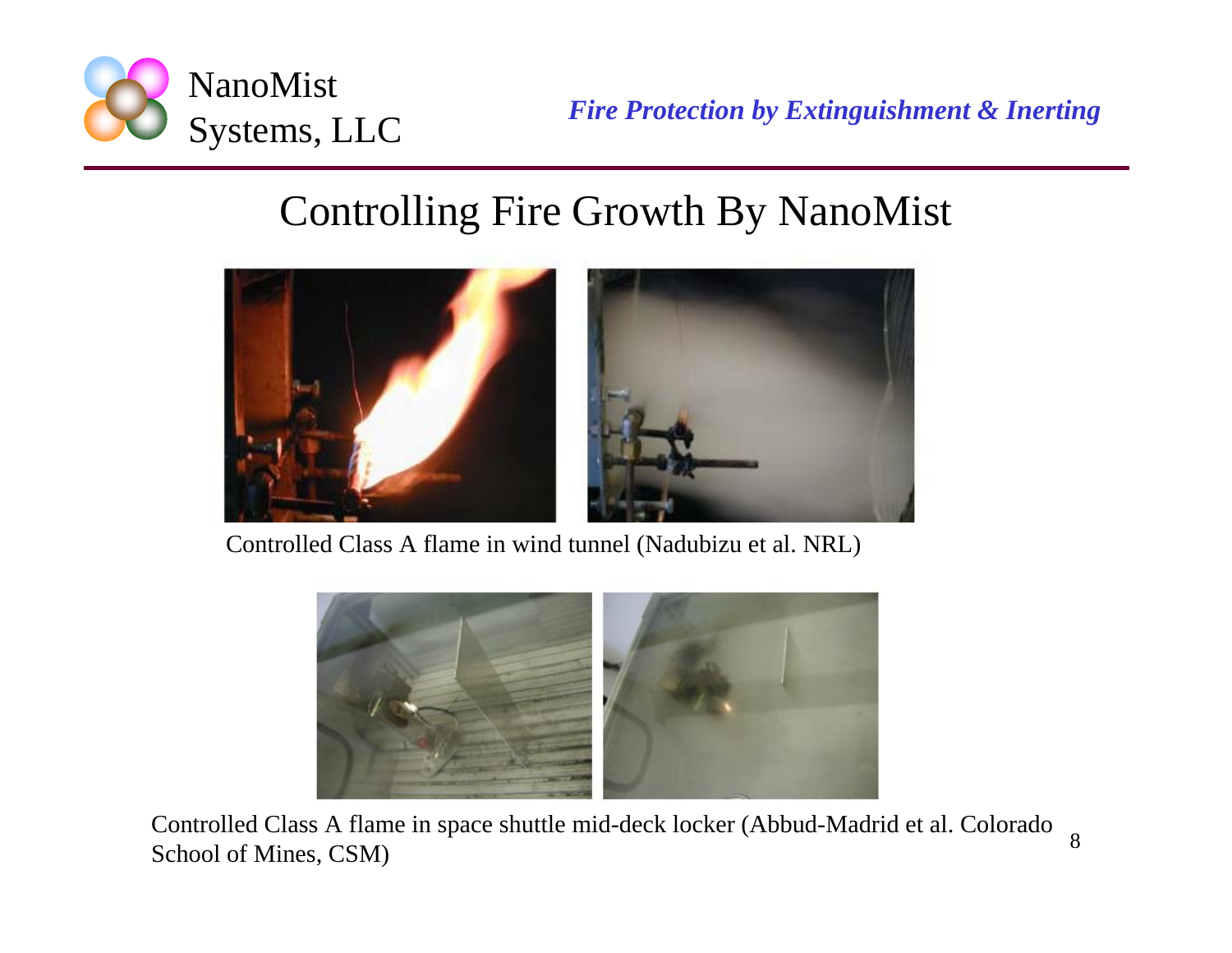

-

### Passenger Cabin Cooling for Post-Crash Evacuation

- NanoMist May Meet FAA Goal of Efficient Cooling of Cabin To Extend Flashover and Evacuation Time After Post-Crash Fire
- Fog Uses Very Small Water Quantities for Significant Cooling, Can be Transported Through Ducts, Cavities and Plumbing
	- Can even be centrally generated from galley, or portable units
- Safe for Exposure, Minimal Obscuration or Slip Hazard, No Water Damage if False Discharge, No Pressure/Nozzle Reliability